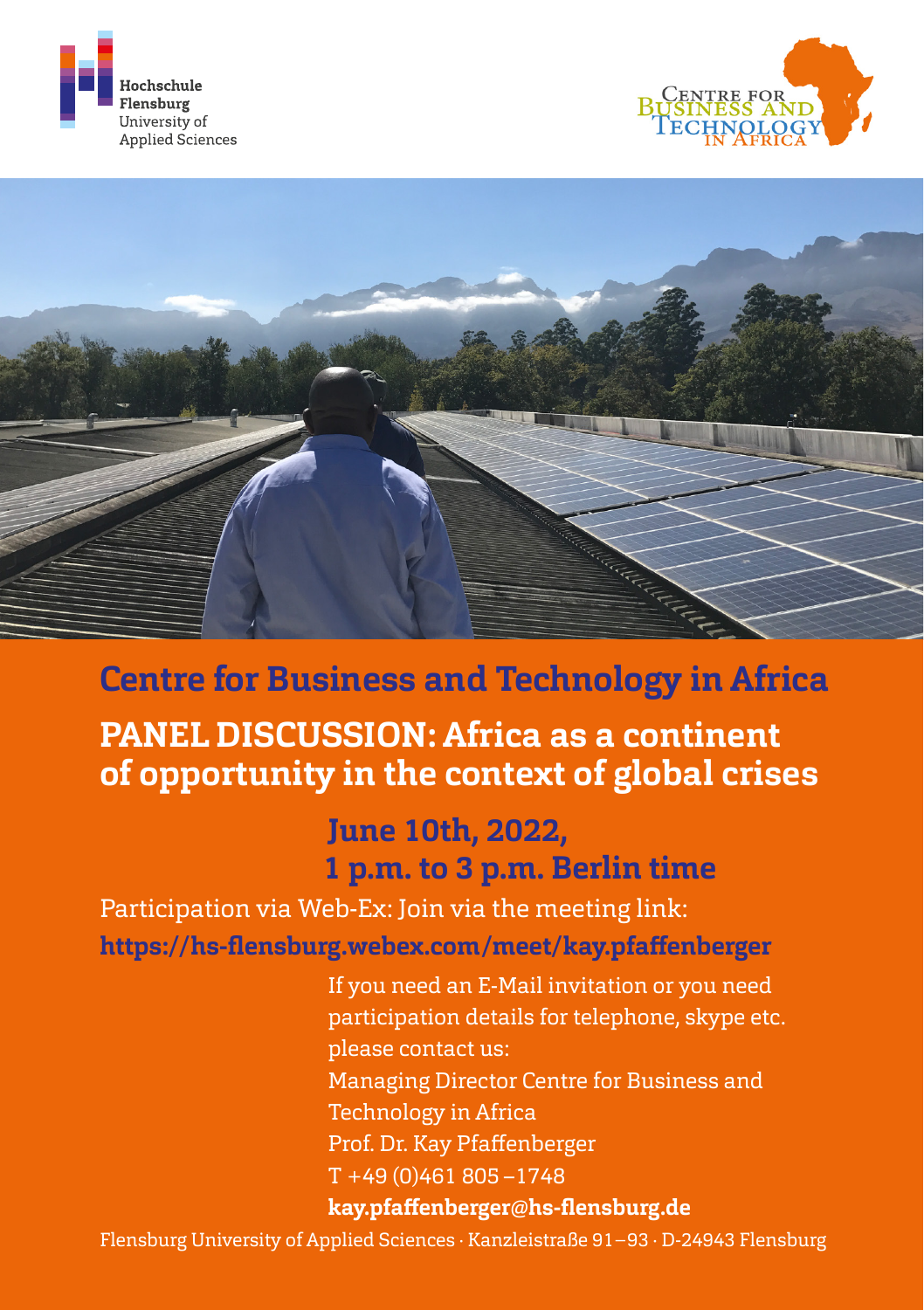## **PROGRAM**

- 10:00 Reception by the Presidential Board of the Flensburg University of Applied Scienceswith the SADC Ambassadors
- 12:45 Get Together in room C 28/29
- 13:00 Welcome

Dr. Christoph Jansen, President of Flensburg University of Applied Sciences, and Prof. Dr. Thomas Schmidt, Founding Director of Centre for Business and Technology in Africa (CBTA)

- 13:20 Short introduction to the current situation in Africa by Prof. Dr. Stefan Liebing, Chairman of the German-African Business Association
- 13:40 Open discussion round
- H. E. Thomas B. Amolo, Ambassador of the Republic of Kenya
- Volkmar Klein, Member of the German Bundestag, Spokesman for the CDU/CSU parliamentary group for economic cooperation and development
- Prof. Dr. Stefan Liebing, Chairman of the German-African Business Association
- 15:00 Expected end of the event (Conference language is English) Moderation: Prof. Dr. Kay Pfaffenberger